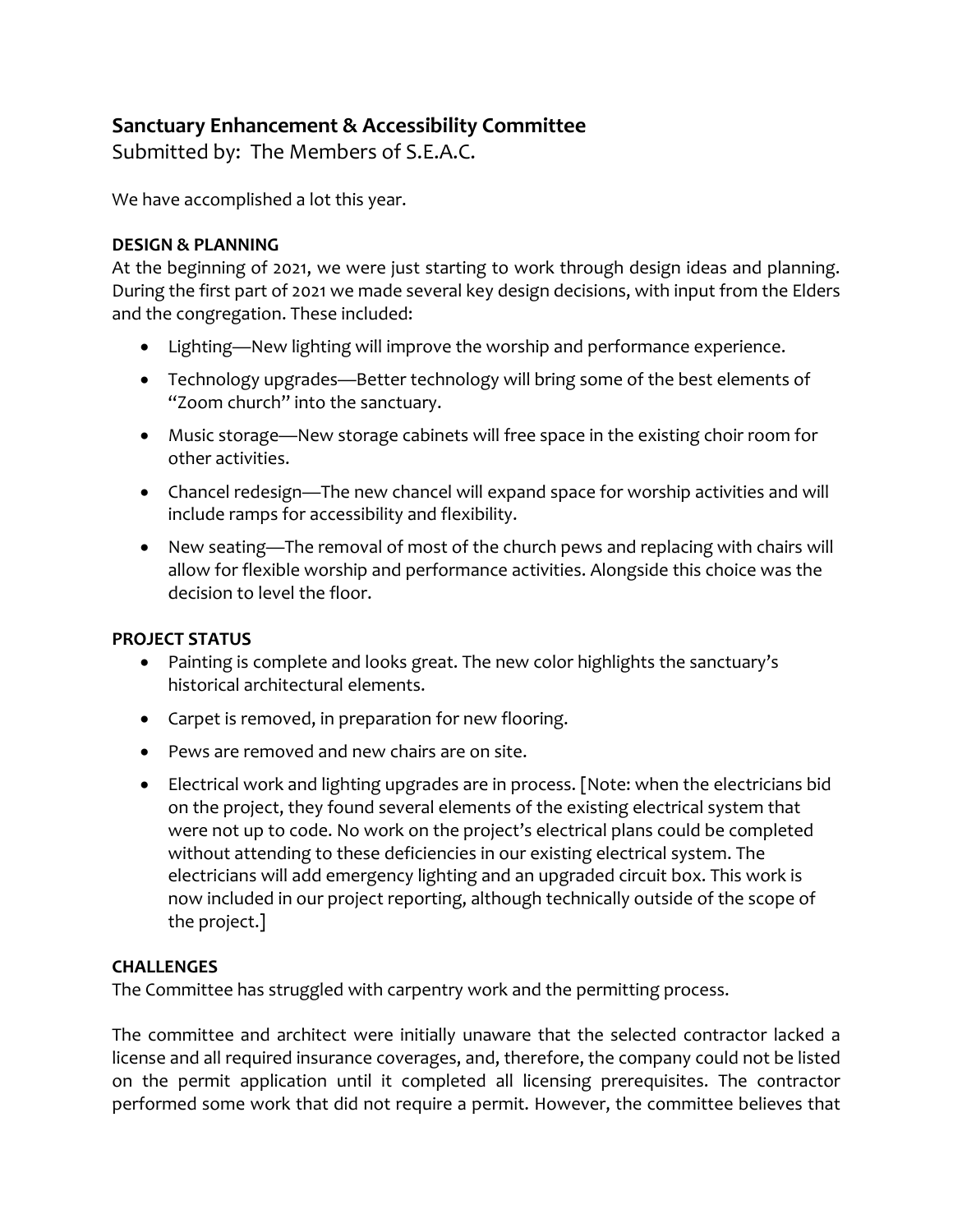initial work was not completed to the expected standard of good workmanship. Those issues have not been resolved with the contractor despite communicating with him from early Octoberto late December about curing the work. Moreover, we believe the contractor's work has been understaffed, sporadic and slow. Additionally, lower quality materials were substituted for some materials specified in written estimates.

In light of these concerns, we met with the contractor and have terminated the contract by mutual agreement. We are grateful to Janice's husband Reuben, who has a background in construction procurement and who assisted with communication with the contractor.

The status of work completed by the now-terminated contractor is as follows:

- New attic access & ladder (nearly completed); and
- Storage for music library in the balcony (nearly completed).

During these troubles, Janice Smith (SEAC chair) stepped in to fix non-conforming work completed by the contractor and rejected by the Committee. She built a set of railings in the stairs by the front windows.

We have selected a new carpentry contractor who will begin soon. Outstanding work as of this writing includes leveling the subfloor, building a new chancel, and laying new tongue-andgroove flooring in the Sanctuary.

Due to these challenges, the work has been slower than anticipated when the project began in 2021. But we are confident that with a new contractor in place, the project will move forward more quickly, and be completed in a good and workmanlike manner in 2022.

### **BUDGET**

Please see budget report (below). The proposed budget (presented for congregational approval) requests increases in the following expense lines:

Line 2: Chancel & carpentry—Increase explained above.

Line 4: Technology/Electrical/Lighting—Increase explained above.

Line 6: Flooring—The flooring contractor has increased their fees due to pandemic staffing and materials shortages.

The revised budget also shows decreases in the following lines:

Line 1: Glass entry doors—The bid from the contractor for the entry doors was less than originally budgeted.

Line 3: Attic ventilation—We decided to delay the attic ventilation work; we will use the improved access to the attic to collect data over several months and postpone implementation to a second phase of the project (which will be presented to the congregation for approval at that time).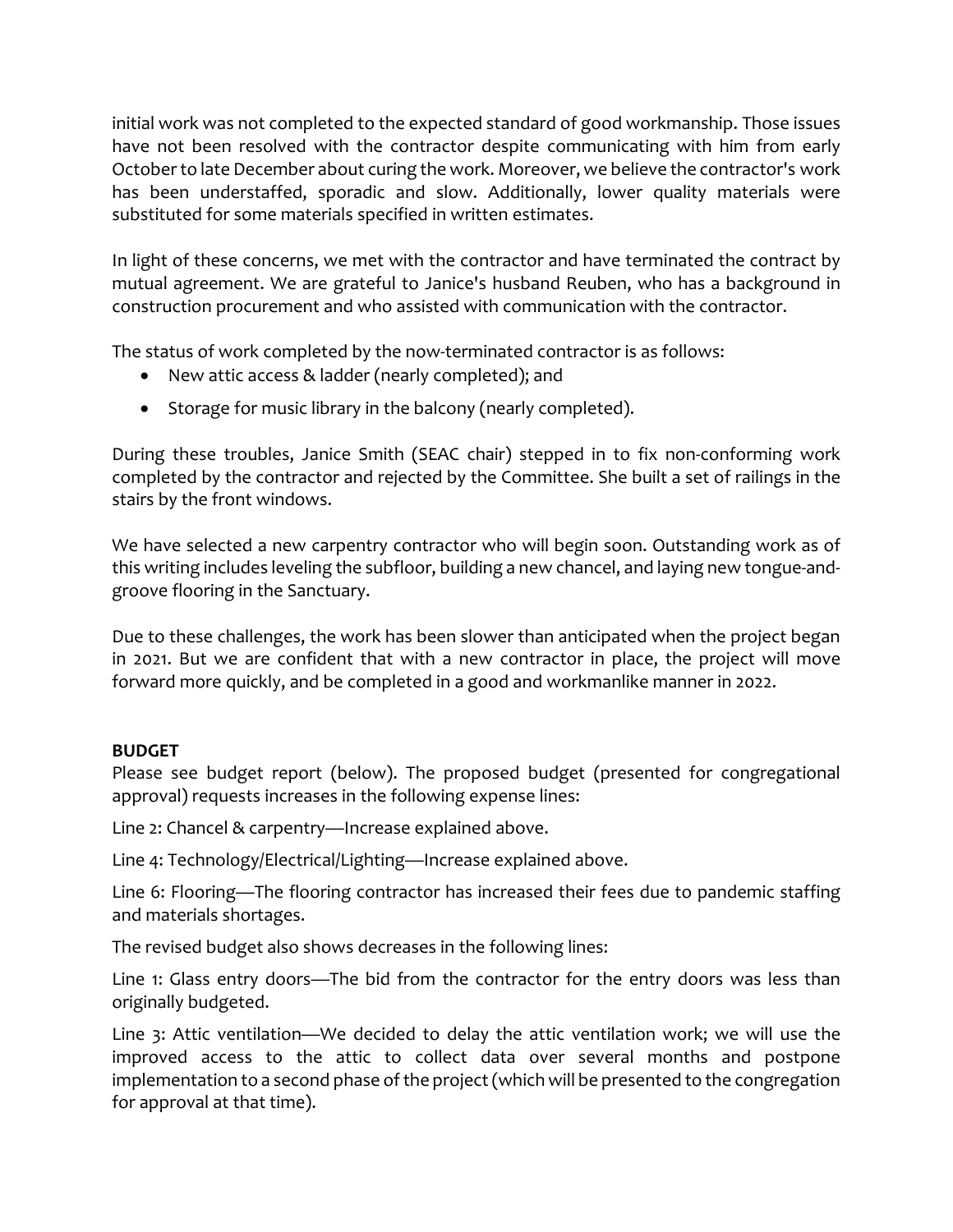Line 7: Seating—We purchased fewer chairs in this phase of the project than the original plan. As presented to the congregation in October 2021, the committee has decided to complete the renovations, begin to use the chairs on a regular basis, and then decide later how many additional chairs to purchase as part of Phase 2.

Overall, our new proposed budget is now \$517,493, an increase of \$103,757 over the budget approved by the congregation in May 2021. The good news is giving has been very generous and contributions will be enough to cover the higher expenses, with an anticipated surplus of \$13,028. These funds will be set aside, to be applied to Phase 2 of the project, the details of which will be presented at that time to the congregation for approval.

The committee is in awe of the generosity of the congregation and other donors who are making this work possible. God is very good!

Serving on this committee has been a true privilege for each of us. For most of the year we have met once a week. Members' different talents and interests are respected and shared. Each of us brings a perspective that has allowed us to move forward on the decisions we have tackled.

We greatly appreciate the support the congregation has given us as we work together on behalf of the church.

- The Sanctuary Enhancement & Accessibility Committee

Dan Bigelow, Michael Caine, Suzanne Cole, Rae Conley, Nancy Donohue, Barry Evans, Keith Haberern, Allison King, Tony Pavolini, Joanna Robinson, Bob Robinson, Janice Smith (chair), Kathy Sykes